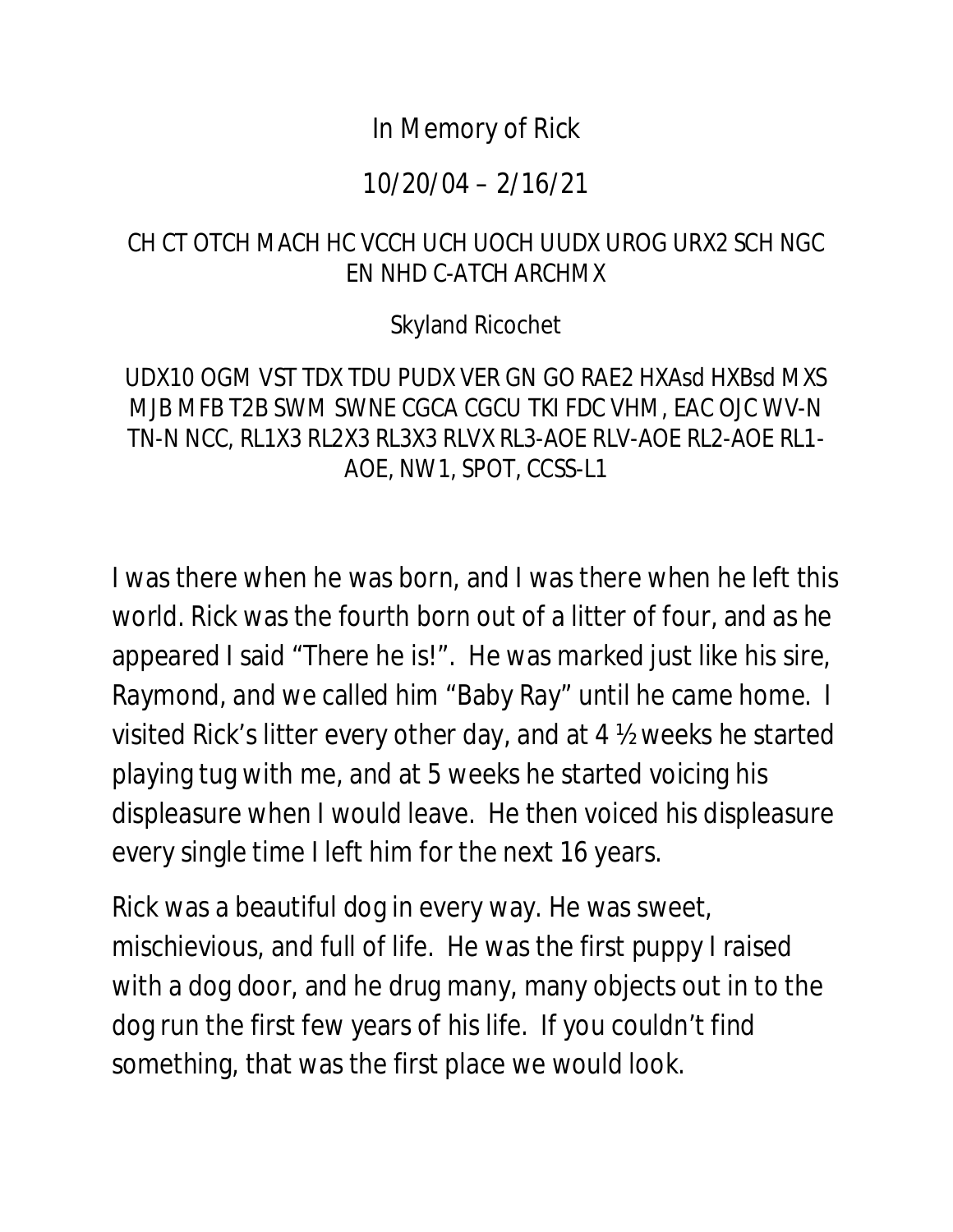Rick's first exposure to sheep was notable, as were so many of the events in his life. I was in the sheep barn, scooping up corn to feed the ewes, and as I was bent over I saw sheep feet go by, followed by little border collie feet. I rushed out the door to watch 12-week-old Rick moving sheep around the pen, it was amazing to watch. I remember smiling thinking, oh, I like the way that looks! Rick proved to be a sheepdog who was wellsuited to me, he was quiet, and reliable, and the sheep liked him. He was a great farm dog, and he helped me lamb for many years. He handily earned his Herding Championship, and he especially loved to herd ducks, just like his dad before him.

But then Rick loved everything that we did together. I didn't think he was going to make much of an obedience dog, as he couldn't walk with his head up until he was almost a year old. He made up for that slow start by showing in obedience until he was 12 years old. He and I disagreed over where heel position was for most of those 12 years, until I finally gave up and let him heel where he wanted to. When I see pictures of us heeling together, I always wonder how I didn't trip over him. But the big smile on his face made it all worth it, despite all of those 196 ½ scores that could have been 198 ½'s had he chosen my version of heel position and not his. That said, Rick was a very accomplished obedience dog, earning his OTCH, his OGM, his UDX10, and he was the first dog in the country to earn the PUDX when it came out. He was also a UKC Obedience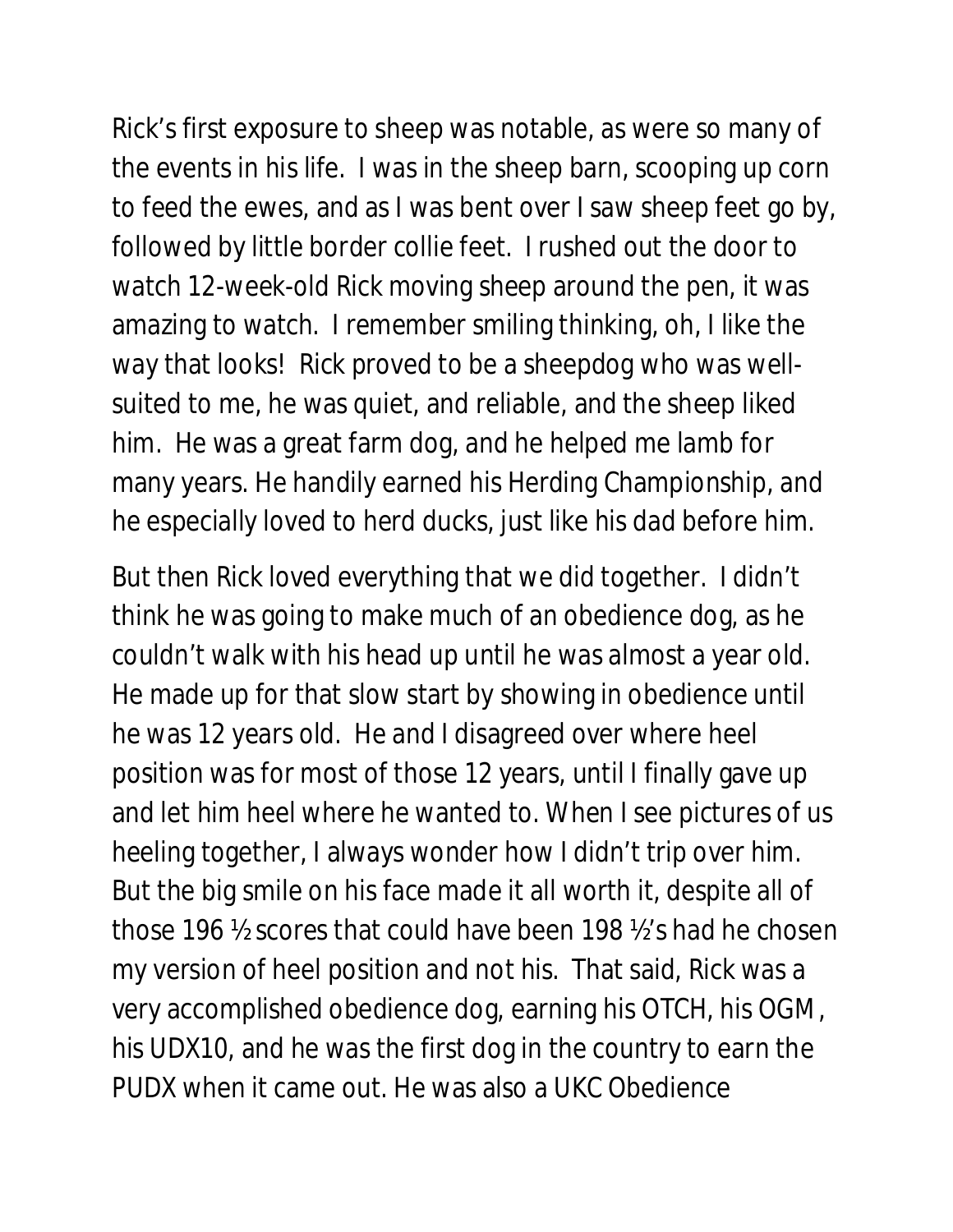Champion, and he was the number one UKC Utility dog in the country in 2014. His crowning obedience achievement was to place in the Top 50 at the 2016 National Obedience Championship at the age of 11 ½. I still marvel that he got invited, much less made the Top 50. I was SO proud of him.

Rick also LOVED LOVED LOVED rally. The AKC Rally Championship came along a couple years too late for Rick, but he earned all of the top titles in UKC, AKC, and WCRL rally, forging and barking and biting signs along the way.

Rick adored agility. I had had several agility dogs by the time he came along, but it took years for us to finally become a team. He was always one of the fastest dogs at the trial, whereas I was never one of the fastest humans, far from it. I think it took three years to get his first ten Double Q's for the MACH. I was thinking the summer that he turned 8 that it might be time to give it up and move on to something else, and then he got his next ten Double Q's in just a few months. He didn't want to quit!

After Rick got his MACH, he was then a Quadruple Champion. I had always hoped to try for a second Quintuple Champion to go along with Riva's CH CT OTCH MACH HC, but I always thought the MACH could possibly keep Rick from that goal. After Rick got the MACH and I knew the Quint could happen again, we started serious tracking. Unlike his sire Raymond, Rick very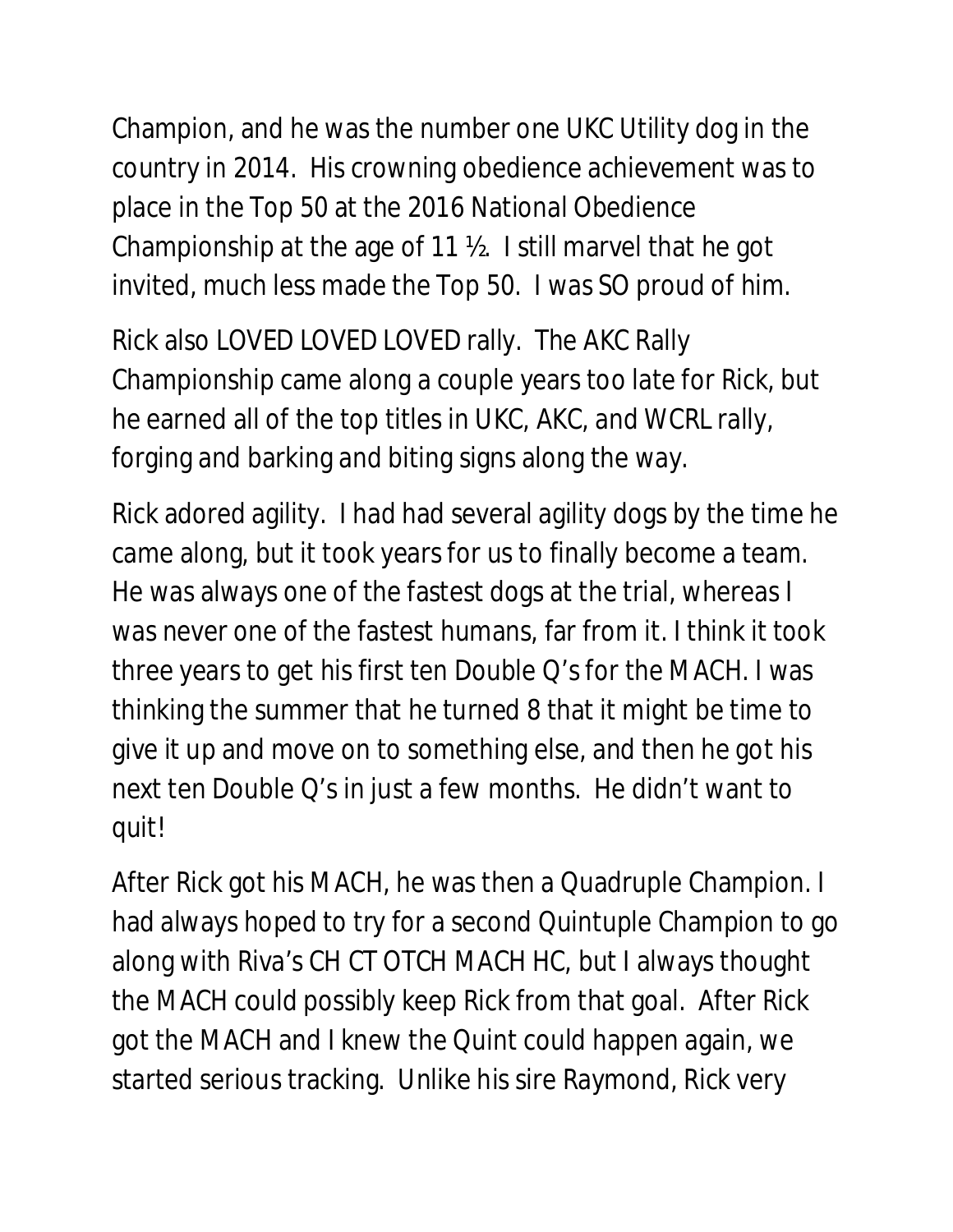much enjoyed our tracking training. He earned his TD in a ground blizzard (half the dogs didn't get past the first turn), and on a lark I entered the new "TDU" test a month later, as we were going to be in Wichita anyway, and I wanted to see what it was all about. The night before the test, Rick ended up at the emergency clinic in Wichita, and all I can think of is that he ate something when we stopped to exercise on the way down there that afternoon. I truly thought he was dying in front of my eyes, and it's the only time he was ever sick in his life. The emergency vet never did give me a definitive diagnosis. The next morning he was certainly feeling much better, and since the toy dog conformation show that Robert was entered in didn't start until that afternoon, I decided to drive over to the tracking test and watch. I had no intention of participating after the night we had been through. Long story short, I ended up trying Rick in the test, and he was the only dog to pass, becoming one of the first TDU's in the country. Rick and I then VERY much enjoyed several years of advanced tracking training. He earned his VST at the age of 12, and when a couple more years went by with some near misses and bad luck in TDX tests, I figured that our window had closed to earn the coveted CT for his Quintuple Championship. I should have known to NEVER count out Rick, as he delighted me by earning his TDX at the age of 14 years, three months, to become a CT and my second Quintuple Champion.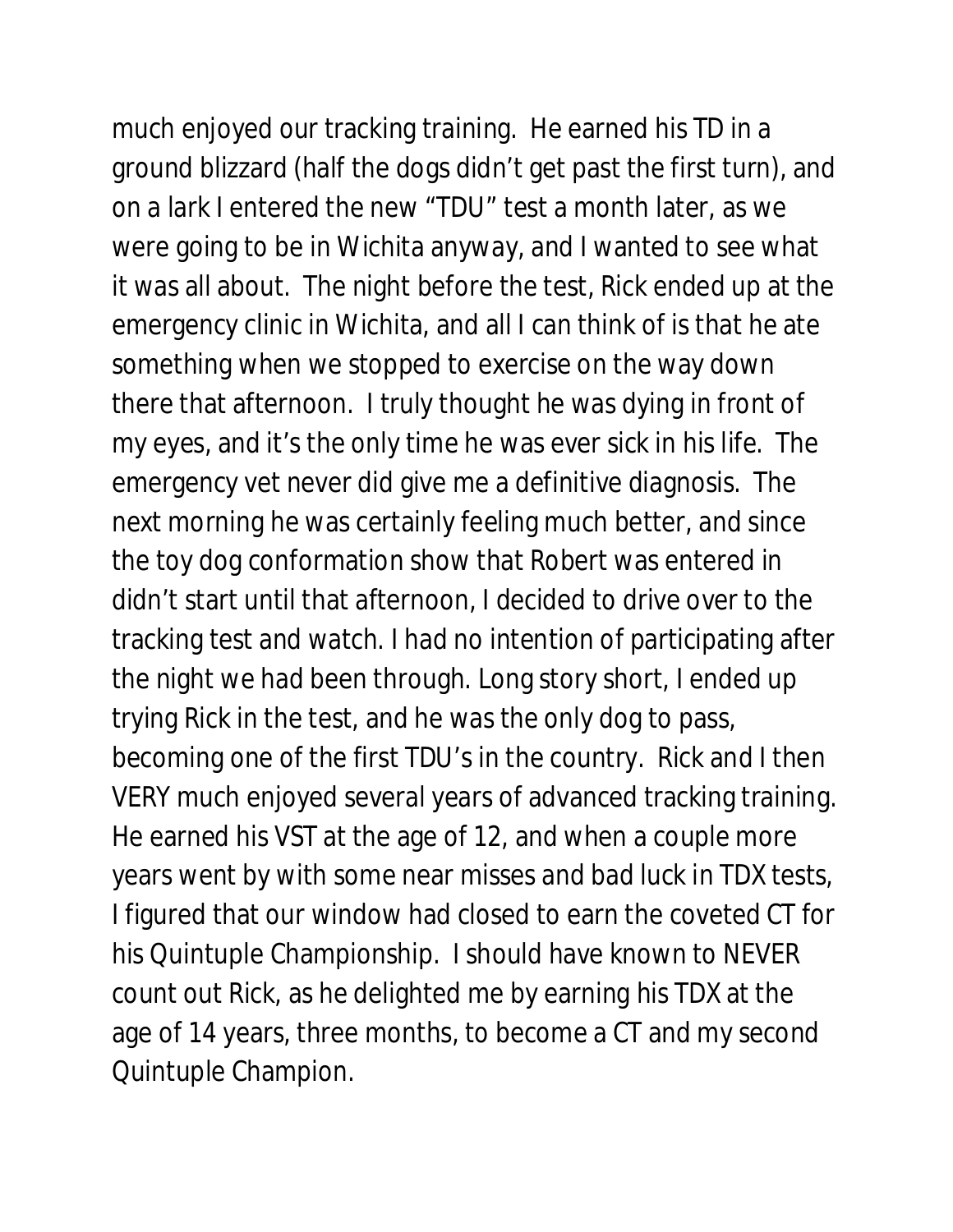When Rick was 11 ½, I decided that he needed something to do in his "old age", never dreaming that his old age would last so long. There was a new sport out there called "nosework", so I brought in an expert clinician to teach those of us in the area how to get started. An activity that I thought was going to just be something that Rick got a few titles in turned out to be a full-blown new career for Rick. He was the first dog in the area to make it to the Elite level in UKC nosework, and then the first dog to earn the AKC Master Nosework title, earning his Master Buried title in three tries, under the old rules when the hides were buried eight inches in the ground! He was also one of the first dogs in the area to earn an NACSW nosework title, and he was still earning High in Trials with the fastest times of any dog at the age of 16. In fact, he did nosework on the day he died. How lucky for both of us that he found a new career as an old dog, as I firmly believe that is what kept him going for so long. Rick was legendary for "biting the hide" and I apologize to the thousands of boxes, objects, and vehicles that he bit over the years.

Rick also nipped a person or two (or three) in his life. He was a fierce watchdog, and he did not appreciate any stranger coming on to the deck uninvited, or in any way, in his opinion, threatening me. I couldn't say that any of his nips were unwarranted, with the possible exception of that boy scout that one time…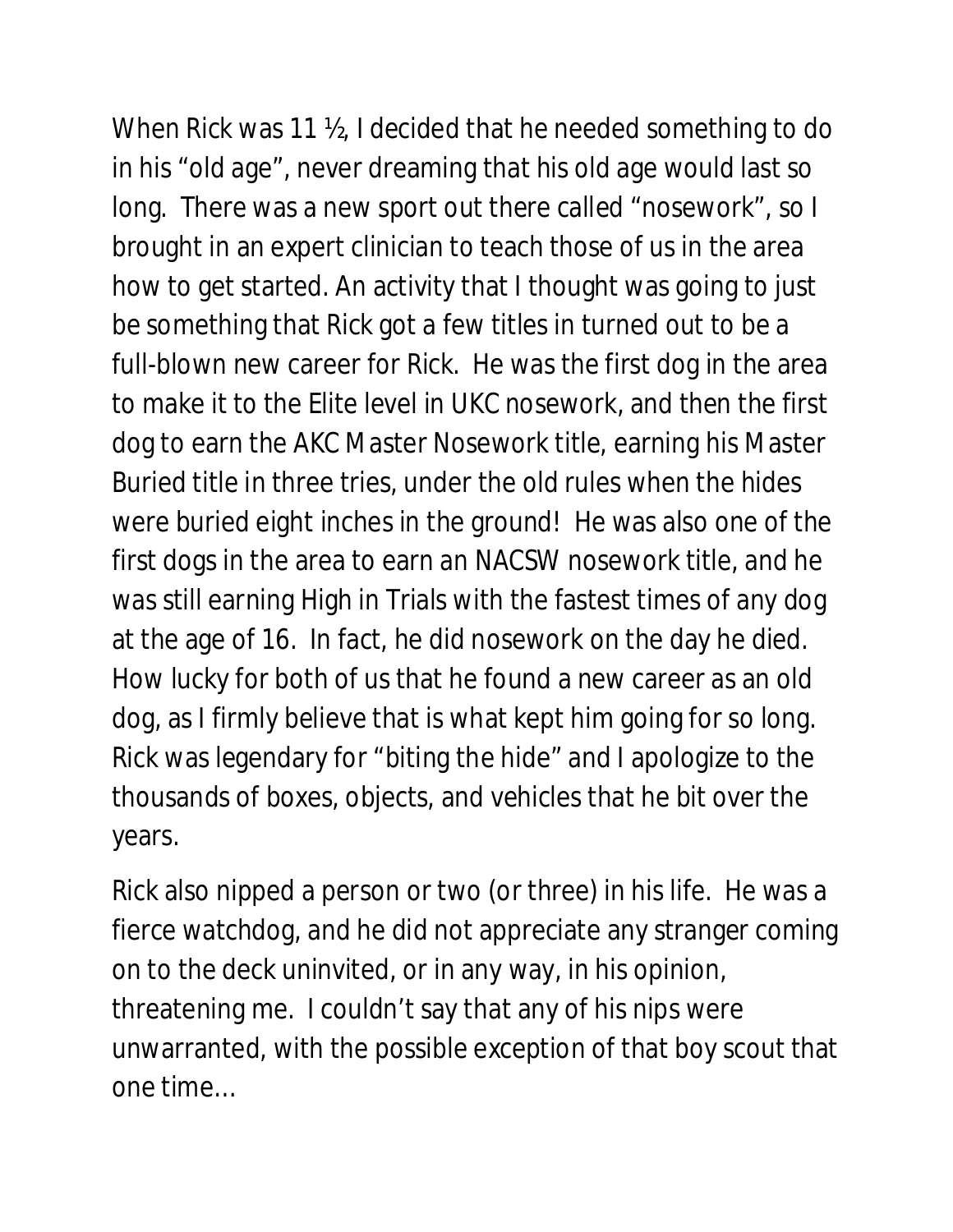Rick was a hoot to live with, and like his dad before him, he made me laugh every day. When I would give the dogs their marrow bones to chew outside, Rick would make a couple circuits around the yard to find just the right place to bury his. I can't imagine how many bones are out there. He also loved running circles around the big sheep tank when another dog was in it. He was always a gentleman in the house, and he slept on a blanket next to my side of the bed his entire life. That spot will now always be a huge hole in my life.

Rick also sired eight wonderful puppies, who earned an OTCH, several MACH's along with UD/UDX's, rally titles, herding titles, they are an accomplished lot, just like their dad. Luckily I had Rick collected when he was a young dog, so maybe one day I can have one of his puppies; I so hope that works out.

Rick and I ADORED one another, from the moment we laid eyes on each other. Some partnerships in life are just meant to be. I think his making it to such an advanced age was somewhat attributed to him not wanting to leave me, along with me not wanting him to go. I had him for a QUARTER of my life, and at my age, that is really saying something. Rick had the best old age of any dog I've ever had, along with outliving any of my previous dogs by a year. He earned his last title in January of this year, the new "home manners" title, and he barked and cavorted his way through that, I wish I had a video of it. Rick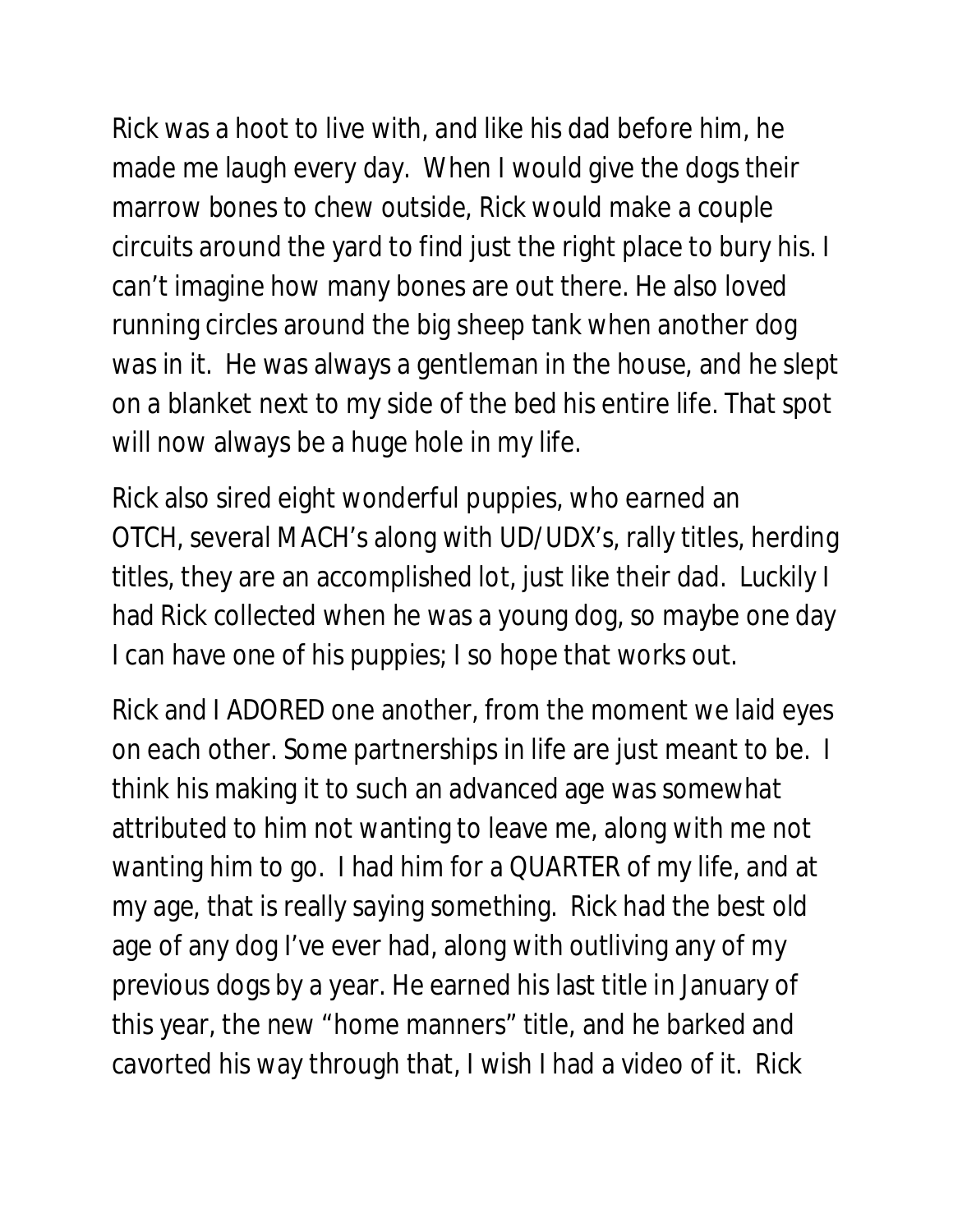earned his first title in 2006 at the age of 22 months and his last title at the age of 16 years, 3 months in 2021, which made for an incredible 16 years in a row to earn a title, beating my dear old pap Zack's record of 15 years in a row.

Rick was actually entered in a nosework trial the weekend following his death, and he was still doing well until the weather turned so cold and snowy the two weeks prior that we couldn't get out and walk every morning. I think his body really needed that movement, and that is when he stopped eating and started to struggle. I have always been an obituary reader, and I don't like the kind of obit that just lists all of a person's accomplishments and affiliations and a lot of dry facts, so I don't mean for Rick's last story to just list all of the titles and things that he did. But the titles for me have always been a reflection of the training and the love that went in to every single one of them. So, the titles are important. But what is MOST important is the relationship that forms because of all of those thousands of hours spent working with a dog. What I always remember most about showing a dog is the goofy, funny things that they did, and yes, I also remember some of those amazing, fantastic days that everything just lined up perfectly. It all becomes a journey that is never forgotten. It is why I am making a scrapbook of each dog's journey so that I can make sure I don't forget any of it.